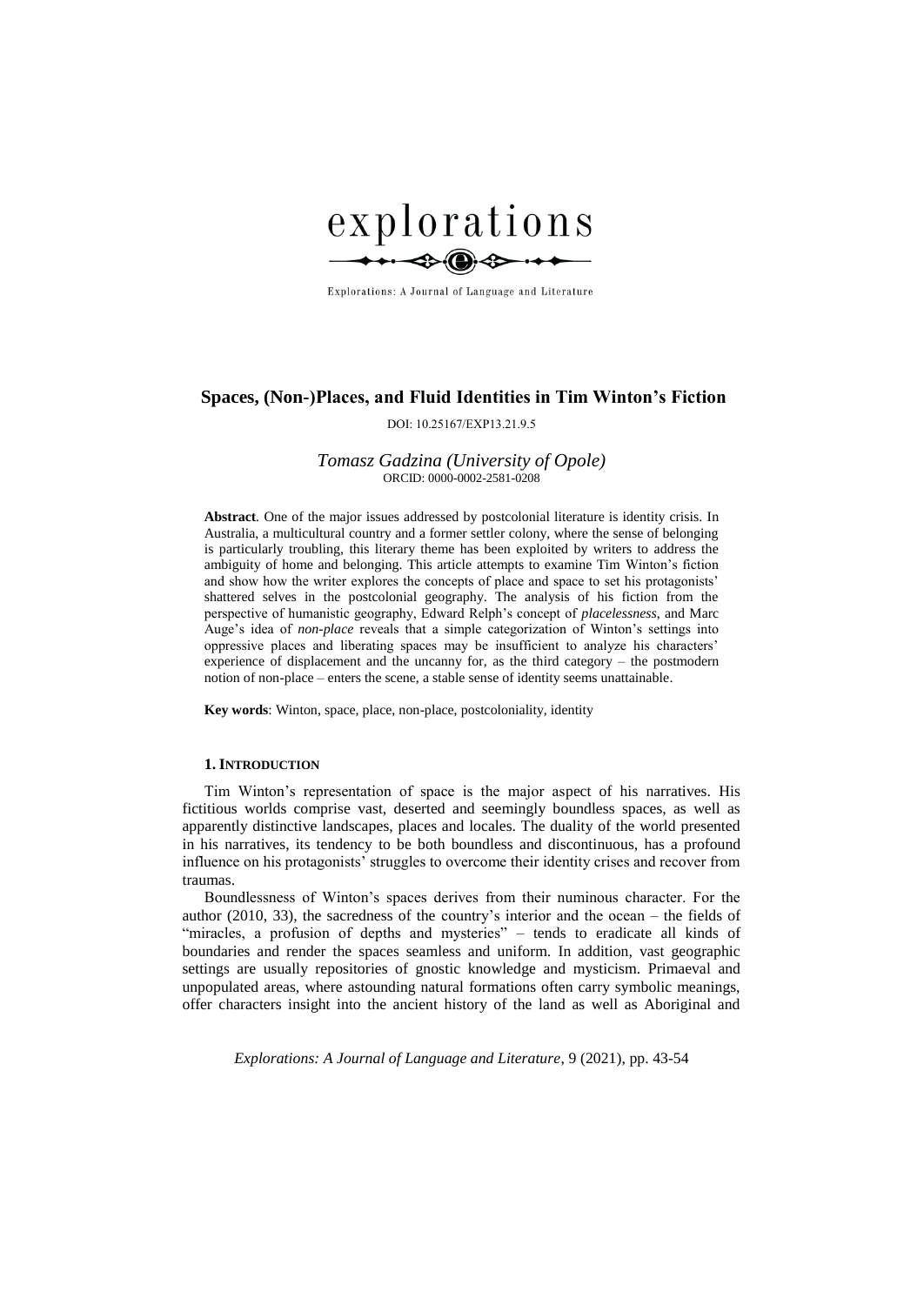Christian beliefs. In this respect, the unbound spaces bridge the past and the present, which contributes to their timelessness.

Contrarily, places and locations are responsible for the fractured, gap-slashed, and discontinuous quality of Winton's universes. Consequently, when his protagonists traverse the imagined Australia, the boundaries separating the settings expose psychological fault lines that run through their lives and force them to confront their pasts. Since, in Winton's oeuvre, cities, towns and suburbs are frequently sites of personal dramas, it is no surprise that the protagonists' traumatic past and the present merge in those locations. As a result, Winton's characters are emotionally and psychologically paralyzed; they are consistently deprived of the possibility to forget the past, recover and start their lives anew. As the places are rendered timeless, the characters remain time-trapped and the future becomes impossible.

Timelessness and lack of authentic, intimate relationships, in turn, transform places into non-places. In a timeless and placeless universe, relatively stable identities become unattainable. This paper attempts to examine the relation between Winton's settings and characters, the ways in which Winton exploits postcolonial identity crisis, how he sets it in a postcolonial geography and intertwines personal recovery with national reconciliation. The article also explores how Winton's fictitious places are rendered nonplaces, and looks into the implications of the process for his characters' identities.

# **2. OPPRESSIVE PLACES AND LIBERATING SPACES**

Settings in Winton's works comprise a variety of places and embrace a number of different landscapes: cities, suburbs, towns, dwelling places and domestic interiors, on the one hand, and the continent's interior, coastal areas, swamps, deserts, beaches, the bush and the ocean, on the other. The abundance of locales is not surprising since Winton has frequently emphasized the role of settings in the development of both action and characters. In one of his comments to Bill Bachman's 2001 collection of photographs entitled *Local Colour: Travels in the Other Australia,* Winton notes:

Faces are landscapes of their own . . . You can see the seasons in them, the passage of time, of conflagration and drought, of bounty gone, chances lost. You can see the nuggetty foundation coming through.

Genial, surprised, coy, proud, open, Australian faces all somehow manage to retain a terrible scepticism, the long stare within the expression which truly expects the worst. A matter of origins, I imagine . . . In the faces of stockmen, ringers, shearers, shopkeepers there is a cockiness, a swagger that belies a backlog of failure, defeat, and disappointment. There isn't the optimism you see in American faces, for there was no glorious frontier, no promised land, only a long, tough apprenticeship to the land that rendered people equally unequal.

Curiously, the land often renders itself in faces too, and it bears similar stories. Antiquity, attrition, fire, torrent, the grinding crash of continents. (Bachman 2001, 126)

To express the idea that people are molded by the environment, the author depicts his characters' bodies to resemble the topography of the land, and constructs their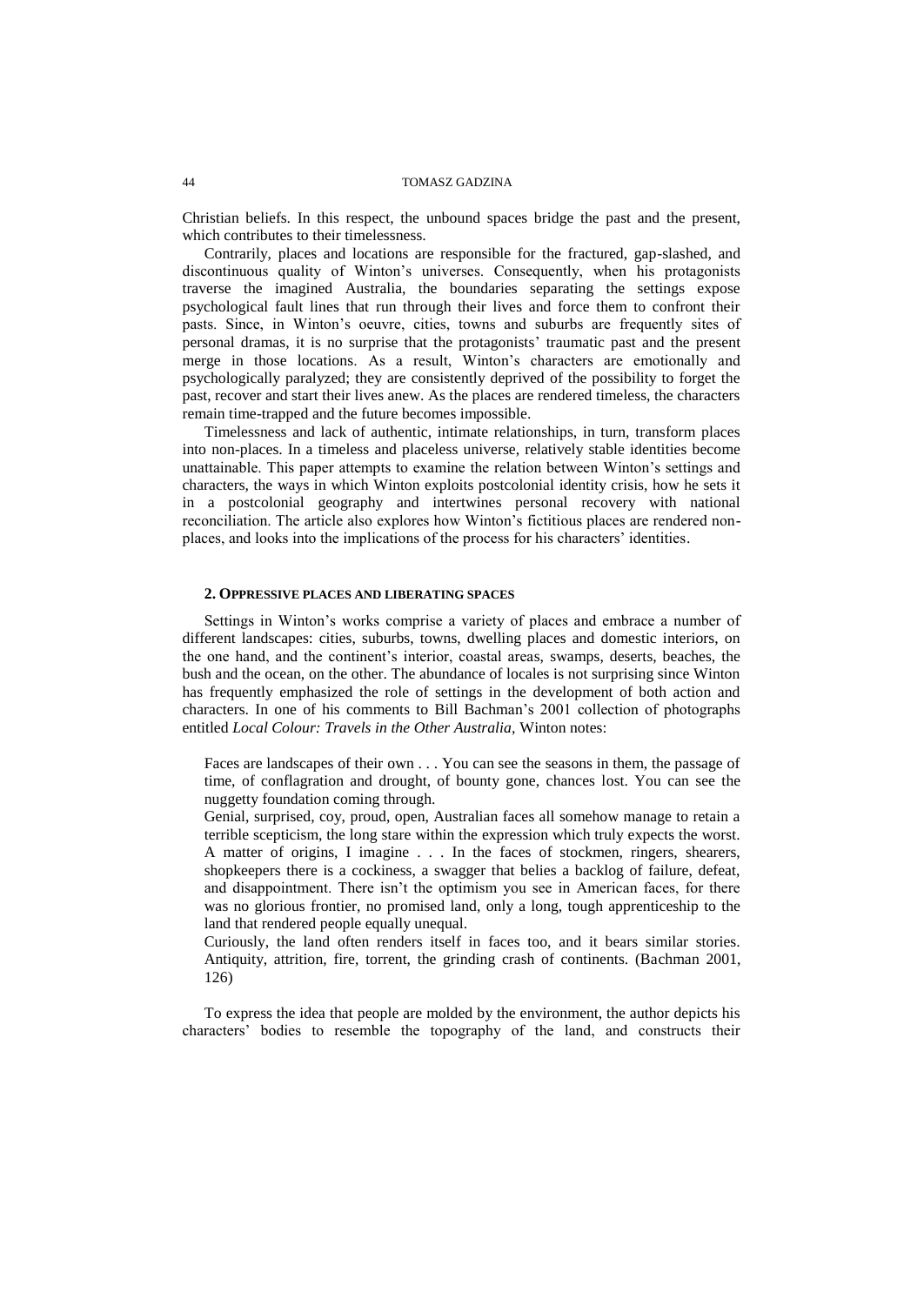personalities by means of encounters and transgressions they make when crossing spaces and visiting places of memory.

The comparisons of characters to the land are frequent. In *Eyrie* (2013, 4), for example, the main character, Tom Keely, looks into the mirror and sees "how far the eyes had retreated from the battlefield of his face. Above the wildman beard he was all gullies and flaky shale. Badlands. His wine-blackened teeth the ruins of a scorched-earth retreat." The regularity with which such comparisons appear in Winton's works demonstrates the existence of an umbilical cord between the characters and the land. In addition, places, spaces and landscapes tend to have a great impact on characters' personalities. In *Eyrie*, it is neither history nor passing time that shape the characters of individuals. Instead it is the place, Fremantle in particular, that has an effect on Tom Keely: "he knew the place backwards, had lived here most of his working life. But he had to remind himself daily that it was quite another town to him now; in his new circumstances he lived in it differently, feels its properties anew. These days he was more at its mercy, it acted on him in ways he hadn't really experienced before" (40).

As the passage illustrates, places remain dynamic in their ability to impact the characters' psyches. However, it should be emphasized that while places tend to oppress characters, spaces offer them freedom, liberation and recovery from traumas. For example, in "Big World," a short story in the collection *The Turning* (2004, 2), two young meat workers, leave the town of Angelus, where they live in dysfunctional families and which offers them nothing but monotony, dullness, and lack of perspectives – the unnamed protagonist-cum-narrator states it explicitly when he says: "It's not hosing blood that shits me off – it's Angelus itself; I'm going nuts here."

In Winton's works, open spaces are frequently juxtaposed with oppressing places. In *Dirt Music* (2003), Luther Fox leaves White Point and sets off on a journey to the northern part of Western Australia, where he hopes to find solace and come to terms with his past. His derelict farm and house are memory sites that remind Lu of both his cheerful moments before he lost his family in a car accident and his loss. To overcome traumatic stress constantly evoked by the place, Lu explores unknown and deserted territories where, like Patrick White's eponymous Voss, he is guided by Aborigines. With their help – they burn his maps and direct him to the Durugu islands, where "*djuari*, spirit people" (309, emphasis original) go – Lu arrives at deserted isles on the verge of the continent. The exhaustive journey and weeks spent in isolation have a destructive effect on his physical self and psyche. On the one hand, Lu's frequent hallucinations and nightmares blur the distinction between the past and the present, the real and the imagined. On the other, however, they force him to face his traumas and discover a soothing power of the land in the form of ephemeral and numinous music flowing out of it. This experience helps Lu establish a link with the land and, ultimately, reconcile with the past.

In contrast to liberating spaces in *Dirt Music*, places and landscapes in *Eyrie* offer virtually no freedom. The descriptions of overwhelming, suffocating, crippling and paralyzing Fremantle extend almost entirely over the first part of the novel and then reappear throughout the story to emphasize Tom Keely's uneasiness, malaise and disgust with his own fate and the town. The narrator describes the town as the "gateway to the booming state of Western Australia. . . . Lying dazed and forsaken at the rivermouth, the addled wharfside slapper whose good bones showed through despite the ravages of age and bad living" (5). In addition, the Mirador, the building Keely lives in, does not offer any relief from the heavy and thick atmosphere of the town.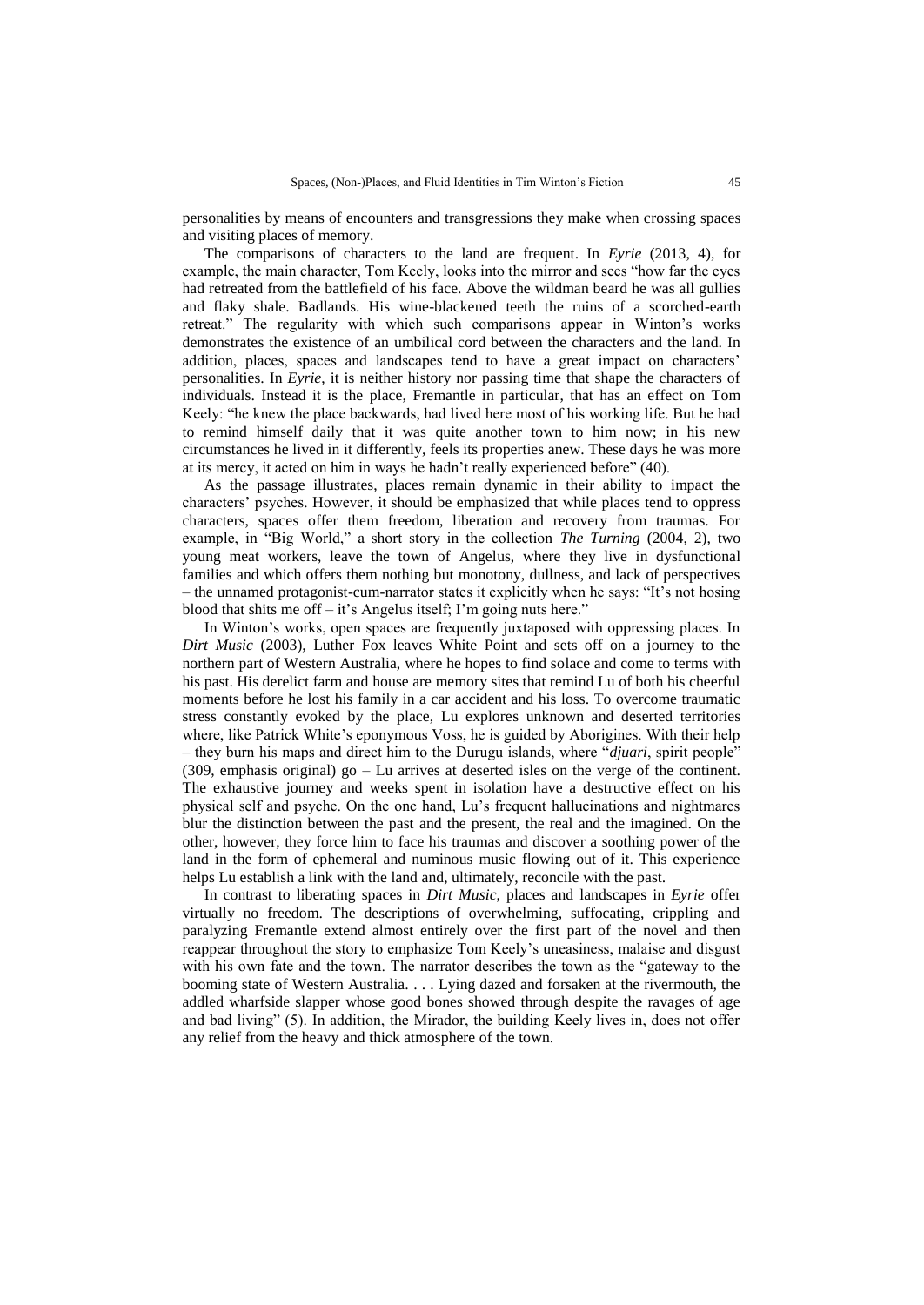Apparently, places and spaces in Winton's fiction should be associated with human activities. They are not static geographical locales exploited in terms of a background only. Rather they are dynamic elements originating from and integrated with human experience. To consider the role of geography in Winton's fiction, it is thus necessary to focus on character-place connections, and study the background in terms of humanistic geography, which, as Yi-Fu Tuan notices, seeks to achieve "an understanding of the human world by studying people's relations with nature, their geographical behavior as well as their feelings and ideas in regard to space and place" (1976, 266).

In his "Space and Place: Humanistic Perspective," Yi-Fu Tuan (1979) acknowledges the multifaceted nature of *place* and *space*. On the one hand, Tuan (1979, 388) accepts the abstract mathematical and geographical conceptions of the notions, but on the other hand, he emphasizes the role of human experience in the understanding of space and place: "The study of space, from the humanistic perspective, is thus the study of a people's spatial feelings and ideas in the stream of experience. . . . The geographer's understanding of space is abstract, though less so than that of a pure mathematician. The spatial apprehension of the man in the street is abstract, though less so than that of a scientific geographer."

More importantly, however, Tuan (1979, 409) discerns that space is general – "space is formless" – and place is unique since each place has its own "personality": "the personality of place is a composite of natural endowment (the physique of the land) and the modifications wrought by . . . human beings." In addition, for Tuan (1979, 409, 411) place carries "greater emotional charge than location or functional node" and "it is a small world, the node at which activities converge." In general, what distinguishes places form spaces is the fact that place is space characterized by human interactions. Accordingly, Winton's fictional space can be divided into places and spaces with reference to human interactions and lack of human interactions respectively, but with reservation that Winton's spaces should not be considered purely abstract geographical concepts. Rather they should be approached from the humanistic perspective suggested by Yi-Fu Tuan, especially that there exists a link between Winton's fictional spaces and his protagonists' attachment to these spaces in terms of home, community and nation.

The division of Winton's fictional places and spaces is based on the apprehension of places as loci of human interaction, and occupation in particular, and space as the exterior area outside of these places. Consequently, places are Winton's protagonists' dwelling places – houses and homes – as well as suburbs, towns and cities, where interpersonal relations are established and practiced within families and communities. On the other hand, Winton's spaces, in terms of smaller units, distinguished by Heidegger (2001, 153) as "spatia," are the land's interior as well as coastal areas: the bush, the desert, the beach, the sea and the ocean. In Winton's works, these tend to serve as spaces of individual contemplation and reconciliation. However, reconciliation may take two forms: the first is coming to terms with one's own trauma, identity and the self; the second is the reconciliation and acceptance of what is ancient, numinous and indigenous through the experience of the land. Here the postcolonial character of Winton's fiction comes to the forth.

In settler colonies, such as Canada and Australia, postcoloniality tends to revolve around accepting and reconciling with the past, which haunts non-indigenous members of the society. The problem multicultural and pluralist societies face is the problem of the national identity. Due to the lack of consensus as to the shared values that would form the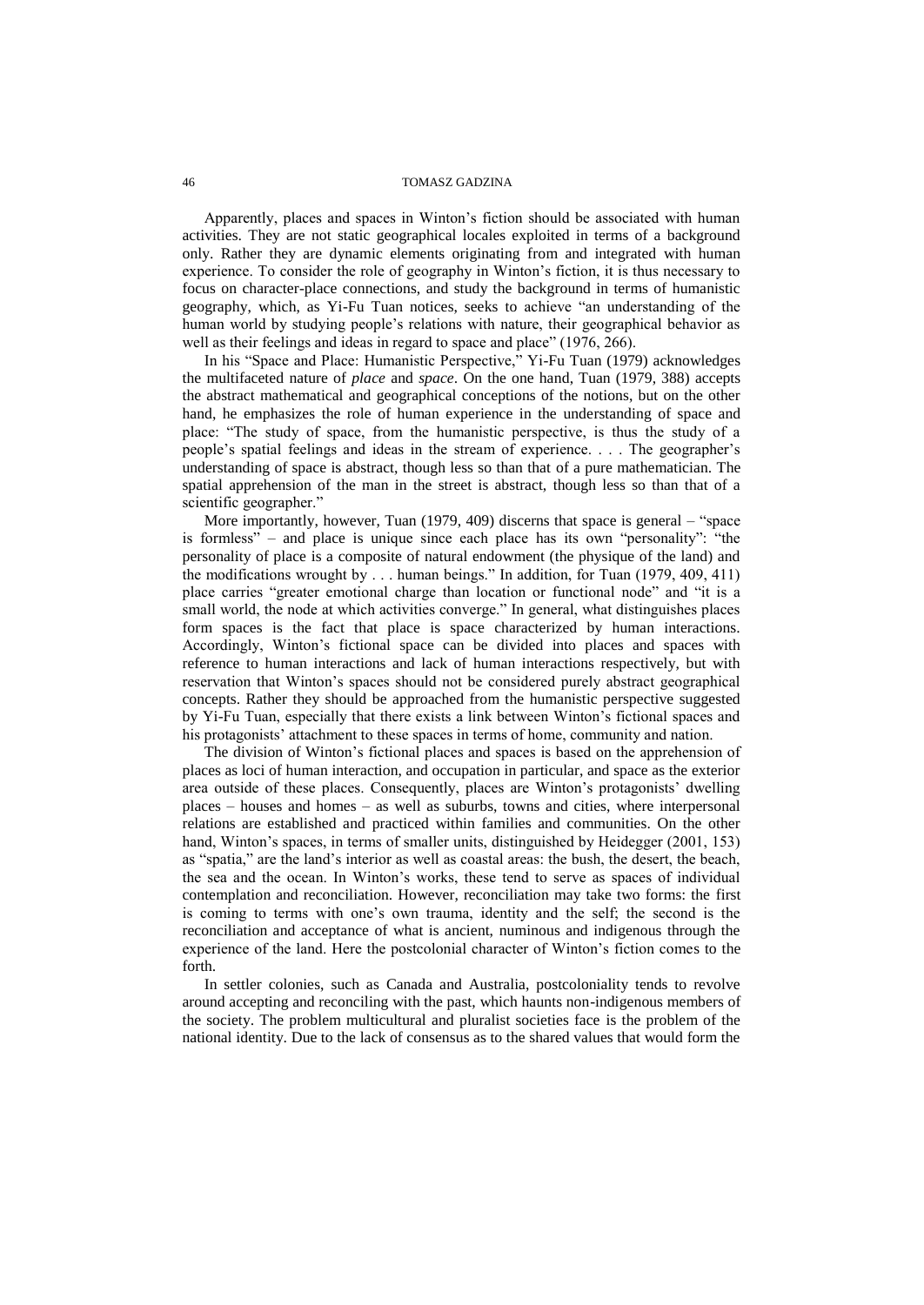basis of a coherent national identity, such nations suffer from unstable (national) identities – identities that are continuously vulnerable to raptures and divisions.

In his essay "DissemiNation" (1990), Homi Bhabha (292) discerns that most modern nations have applied a peculiar discourse of nationalism characterized by an erasure of memory, a process of forgetting and the language of metaphor to overcome divisions and promote national unity. Bhabha (1990, 294) claims that metaphors and literary tropes such as "the nation as one," "out of the many one" or, in Australia, "unity in diversity," have become important ways of negating a nation's heterogeneousness to establish a sense of unity and belonging.

However, in order to forge a coherent and universal national identity, it is necessary to accept those values that every member of the nation would adhere to. To achieve this, all other values that fall outside the core of the national project must be abandoned or forgotten. In his essay, Bhabha implies that there exists a relation between the process of forgetting, or repression, and the chance for the repressed to surface. He (1990, 310) writes that "where cultural homogeneity and democratic anonymity make their claims on the national community, there emerges a more instantaneous and subaltern voice of the people, a minority discourse that speaks betwixt and between times and places." More importantly, however, Bhabha (1990, 296-7) discerns that the "distracting presence" of the repressed always disturbs the nation. In this, the suppressed returns in the form of the ghostly and the uncanny to haunt he nation with the result that the homely becomes unhomely.

Winton's fictional spaces apparently embrace the presence of what has been intentionally forgotten. In his works, the homely and familiar – the metropolitan, nonindigenous, secular center – intertwines with the unhomely and unfamiliar – the rural, indigenous, numinous and sacred periphery. The writer creates landscapes with sensitivity to Aboriginal cultural heritage – Aboriginal mythology in particular – and in this Winton sets up a haunting ground, i.e. the space where the repressed comes back.

Spectrality of Winton's space is apparent for the numinous land hosts a plethora of supernatural characters: ghosts, phantoms and revenants. On the one hand, thus, the land is the source of distraction and uneasiness that haunt white members of the postcolonial nation. On the other hand, the ancient land is the space where Winton's characters may come to terms with their personal traumas. In this, Winton skillfully merges the personal with the national, and this convergence seems not to be coincidental for the space is a vent to all that has been repressed: the history of the land and character's personal traumas. This makes identity crisis experienced by Winton's characters – white non-Aboriginal Australians – a complex issue as their personal dramas intertwine with the maladies of the postcolonial individual and society: unsettled past (both personal and national) and unaccomplished reconciliation (also personal and national). If this is not enough, Winton further challenges the notions of identity, home and belonging in his works by developing fictitious worlds that are both timeless and placeless.

### **3. FROM PLACES TO NON-PLACES**

In his 1976 book *Place and Placelessness*, Edward Relph suggested that place is in the process of gradual disappearance due to its increasing geographical uniformity. Relph (1976, 45) noticed how postmodern aesthetics "destroyed place's persistent sameness and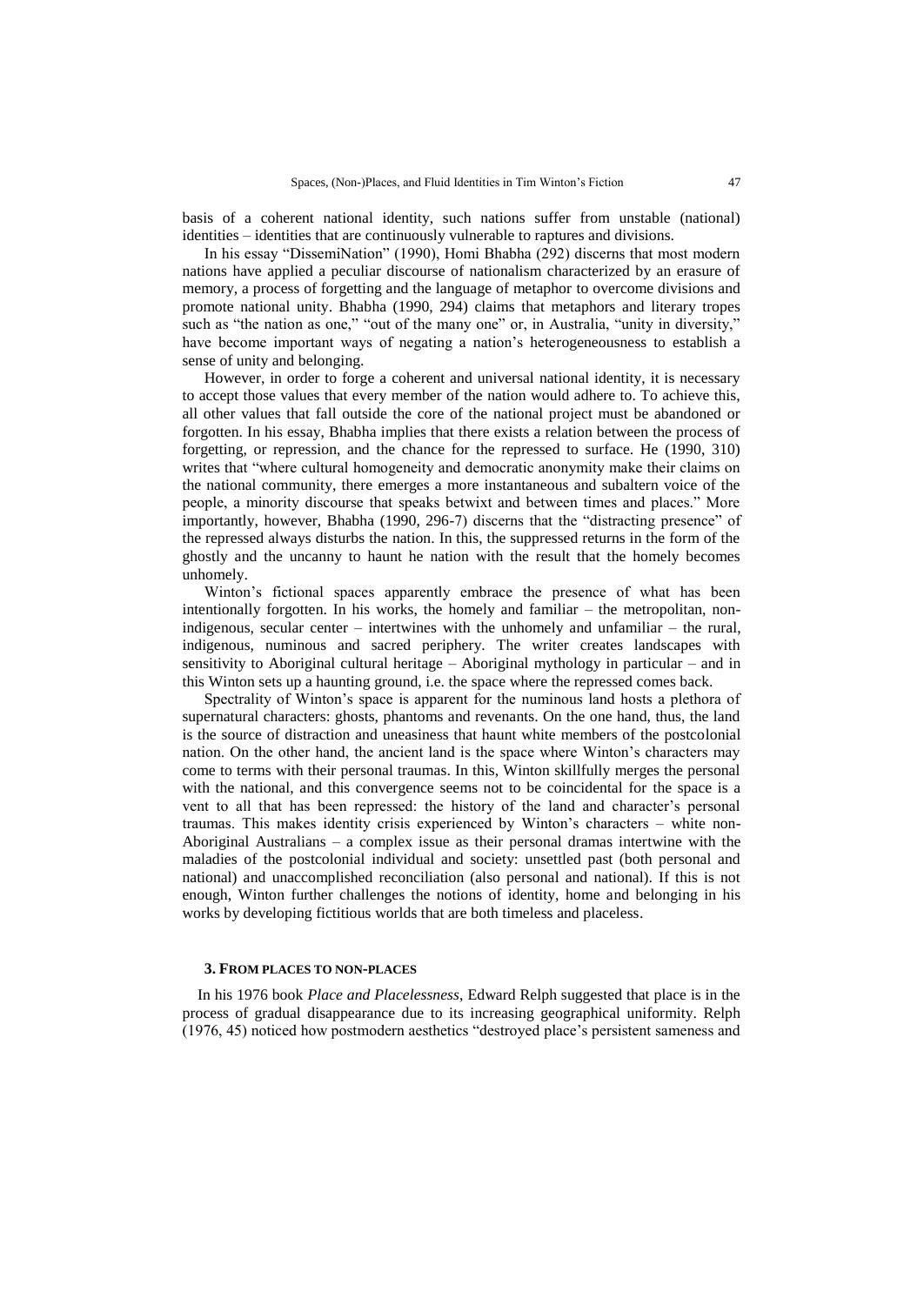unity which allow[ed] that [place] to be differentiated from others." For Relph (1976, 143), kitsch and mass values contributed to "undermining of place for both individuals and cultures, and the casual replacement of the diverse and significant places of the world with anonymous spaces and exchangeable environments." Accordingly, landscapes are transformed and lose the variety they once had. Shopping malls, chain stores, airports and other increasingly alike architectural objects change places into non-places. They deprive places of their unique character, contribute to their loss and hence to a growing sense of placelessness.

The term *non-place* has originally been coined by Marc Augé, who in his *Non-Places: Introduction to An Anthropology of Supermodernity* (1995, 78), uses the term to denote anthropological spaces that are characterized by transience and insignificant enough to be regarded as places. For Augé (1995,77-8), a space that "cannot be defined as relational, or historical, or concerned with identity will be a non-place." In the contemporary world of telecommunication, digital and mobile technology – the age of supermodernity, as Augé calls it, or the era of nomadism, according to Tsugio Makimoto and David Manners (1997, 6) – people are increasingly freed from the constraints of time and location (place). The result is, as John Urry (2002, 99) suggests, that nowadays places become deprived of security; they are no longer a refuge, no longer stable and unchanged. Rather, they are like motels which represent movement, speed and perpetual circulation, and as such they demolish a particular sense of place and location (Urry 2002, 160). For Augé, non-places are transit points – spaces where people enter a no necessary relation with each other – hospitals, clinics, hotel chains, squats, holiday clubs, and refugee camps.

Non-places emerge in spaces where individuals from various, often remote, places and backgrounds intersect, cross and meet. As such, non-places are the result of relations that individuals have with each other, and with these spaces (Augé 1995, 94). However, because these relations are accidental, circumstantial and scarce, and individuals have no emotional connection with non-places, non-places are "terrae nullius," a no man's land. Non-places are everywhere alike, identical, deprived of local character and singularity, and, more importantly, they never change. Therefore, as Augé (1995, 104-5) points out, in non-places, "space is trapped by time," and an individual "has the simultaneous experiences of a perpetual present and an encounter with the self." In this respect, nonplaces can be characterized as timeless.

Augé also points to another characteristic feature of non-places; he (1995, 95) argues that they appear as the images brought up by proper names, and in this sense they are "imaginary places: banal utopias, clichés." Also, non-places have power to erase individuality of people passing through them since non-places create a shared identity, by treating people collectively as for example passengers or patients (101). However, because the individuals do not establish any deep relationships with each other, nonplaces are the opposite of utopia as they do not contain any organic society (112). Finally, places and non-places are in a constant interaction. They can mix and permeate each other. In the contemporary world, according to Augé (1995, 107), "places and spaces, places and non-places intertwine and tangle together. The possibility of non-place is never absent from any place. Place becomes a refuge to the habitué of non-places."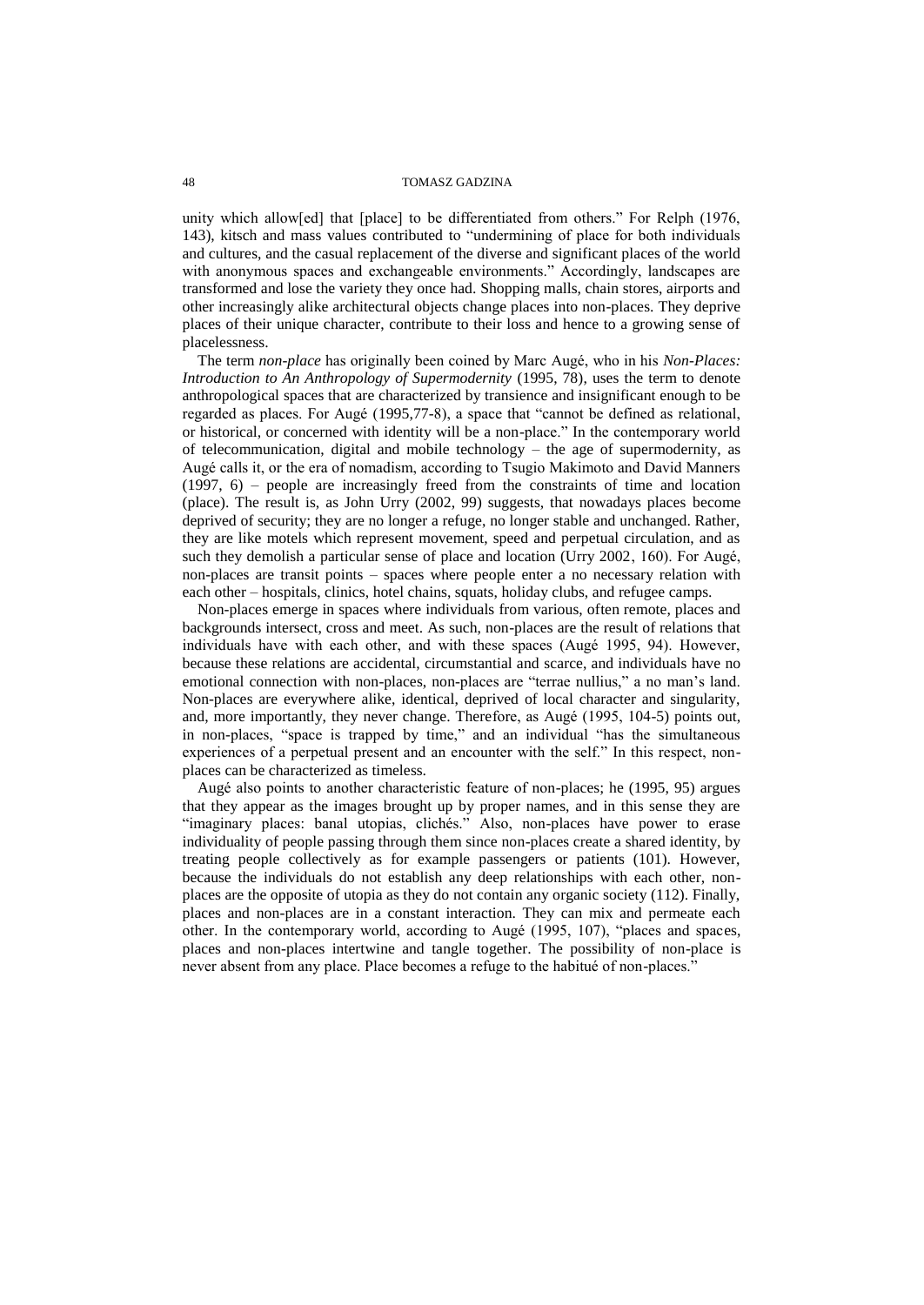### **4. NON-PLACES IN WINTON'S FICTION**

In Winton's fiction, some places are rendered non-places by economic development and progress. In *Cloudstreet* (1992), Perth undergoes a process of transformation from a town into a city, due to which its original character is lost. Its uniqueness is destroyed when its singularity is erased by factories, offices and skyscrapers. Perth, the town, is gradually deprived of positive features; it becomes callous, bland, unremarkable. Economic development driven by growing consumerism and mass production influences the town's architecture, and, like cancer, consumes and alters one district after another transforming the places into unrecognizable, unfamiliar non-places. In *Cloudstreet*, Perth of the 1940s and early 1950s is a vibrant town, a site of authentic human interactions, whereas the city of the 1960s is a conglomerate of alike, strange places, where a disintegrated community is endangered by crime represented in the novel by a serial killer.

Similarly, in *Eyrie*, Tom Keely's apartment in the Mirador is a non-place. The building  $-$  "a harbinger of progress" (21) – can only be distinguished from the town's architecture for its height and design – it is the tallest and ugliest building in Fremantle. For Keely, it is "a classic shitbox: beige bricks, raw concrete galleries, ironbar railings, doors and windows like prison slots" (21). The Mirador is a space deprived of human relations. Its dwellers are anonymous individuals confined in the walls of their small flats. Although the Mirador discloses the presence of human activities with sounds coming from within its apartments, these are only echoes of human everyday existence.

The interior spaces of the building are the products of sameness and uniformity. Keely observes the similarity of apartments during one of his rare visits at his neighbor's flat. What differentiates Gemma's place from his are sparse and hardly distinguishable elements of design – some posters, a plant and a coffee table; the rest is identical:

The window could have been his own. Same sink. Same terylene curtains. Same view of the war monument and the date palms on the hill. The human things were unfamiliar: the cheesy knick-knacks, the Blu-Tacked posters, the potted cactus on the bench, the happy snaps in Kmart frames. But the bare brick walls, the mean, low ceiling, the shifty parquet floor in the kitchen – they were no different.  $\ldots$  A totally separate life being lived in exactly the same space. That was the Mirador for you. Ten floors of architectural uniformity. And within it, all these folks resisting replication. (137)

As a non-place, the Mirador transforms individuals into a mob. It deprives its inhabitants of their distinctive character by imposing a shared identity of dwellers on individuals. For Keely, his neighbors are strangers, "his fellow tower-dwellers were alien to him . . . anonymous and reassuringly disconnected" (4). The Mirador traps its residents in its never changing form as it has never been redecorated or repainted. The building has remained very much the same since it was erected. Like a non-place, the Mirador offers Keely no protection or refuge against the danger posed by gangsters chasing Gemma. Deprived of security, he becomes panicky and increasingly suspicious of anybody he sees inside or in front of the building: "Everyone began to look sinister. Lurking, plotting, in gaggles of colour and movement" (396).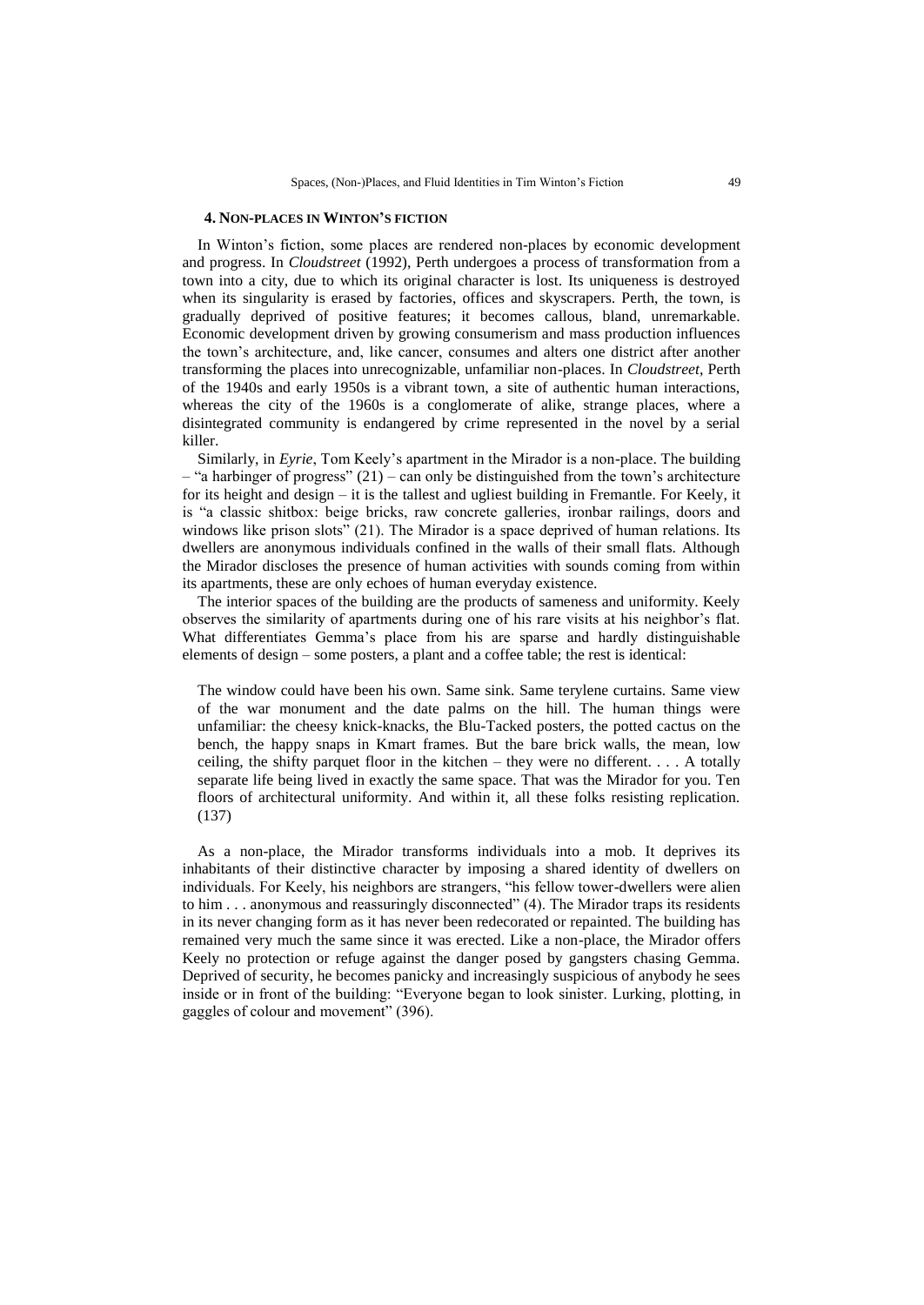Another factor that contributes to the transformation of places into non-places is setting towns and cities in-between two great mysteries: the desert and the ocean. Winton's towns and dwelling places are ambushed by overwhelming and astounding formations of land on one side and an immensurable expanse of the sea on the other. As a result, the protagonists are trapped on the fringe of the continent, in the zone where the two spaces collide and intertwine with places. Consequently, in Winton's imagined towns, such as Angelus, White Point and Sawyer, individuals get stuck at the edge "in a permanent state of moral numbness and unrealised potential" (Ashcroft 2014, 22). Angelus, White Point and Sawyer, the towns that appear in Winton's novels *Shallows*, *Breath* and *Dirt Music*  respectively, are inhabited with the old and young who seem to be in a constant limbo, with no purpose in life and nowhere else to go. In these towns, people with battered and toothless faces keep preoccupied with fishing and drinking. The towns are mostly builtup with leaning bungalows, decrepit farmhouses and hampies, while their inhabitants either wander dirty streets, drink on the jetty waiting for a miracle or stay in their crumbling huts "possessed by some deep-rooted shame which prevents them from coming out" (Winton 2007, 5).

In general, the town dwellers are dour and blunt; their only form of entertainment is drinking in the local pub and fishing, when the pub is closed. In *Dirt Music*, White Point is nothing more than just "a personality junkyard . . . where people still washed up to hide or to lick their wounds. Broke and rattled they dropped sail in the bay and never left. Surfers, dopeheads, deviants, dreamers . . . sensed that the town was a dog" (17-18). The town itself is represented as isolated and dull: "White Point was . . . just a bunch of tin sheds in the lee of the foredune. . . . The settlement lay wedged between the sea and the majestic white sandhills of the interior. It was a shanty town whose perimeter was a wall of empty beer bottles and flyblown carapaces. . . . The place was isolated, almost secret, and beyond the reach of the law and the dampening influence of domesticity" (16-17).

Such representations of towns and communities emphasize their dystopian character. Decrepit and squalid dwelling places that make up the townscapes reflect the deadlock its dwellers have reached and cannot break. The sensation of being in a bind, is additionally reinforced with the stagnant and changeless surroundings of towns. As a result, the inhabitants and the communities they form are not characterized by genuine human relations. Winton's coastal settlements, with their peculiar run-down architecture, epitomize the inhabitants' psychological paralysis and powerlessness. Angelus, White Point and Sawyer are "personality junkyards" wedged on the border between the land and the sea, which offer only an apparent refuge to the mob of demoralized and disheartened people. Consequently, the towns are rendered non-places: spaces outside of time and place.

In his article entitled "Water," Bill Ashcroft claims that the placelessness of Winton's coastal dwellings derives from their location between the land and the ocean. For Ashcroft (2014, 16), water lets Winton's characters through, grants them a passage to a different state of being, is a medium of transformation and as such allows his protagonists to escape to a different life and discover the holiness of the earth. Also water metaphorically lets characters through to Home, not in terms of a place or location, but, according to Ashcroft (2014, 18), as "*Heimat* – the home we have all sensed but never experienced or known. Water is significant because as *Heimat* it cannot be tied to location." By establishing a connection between water and *Heimat* – the imagined relationship of a human being towards an idealized concept of home – Ashcroft indicates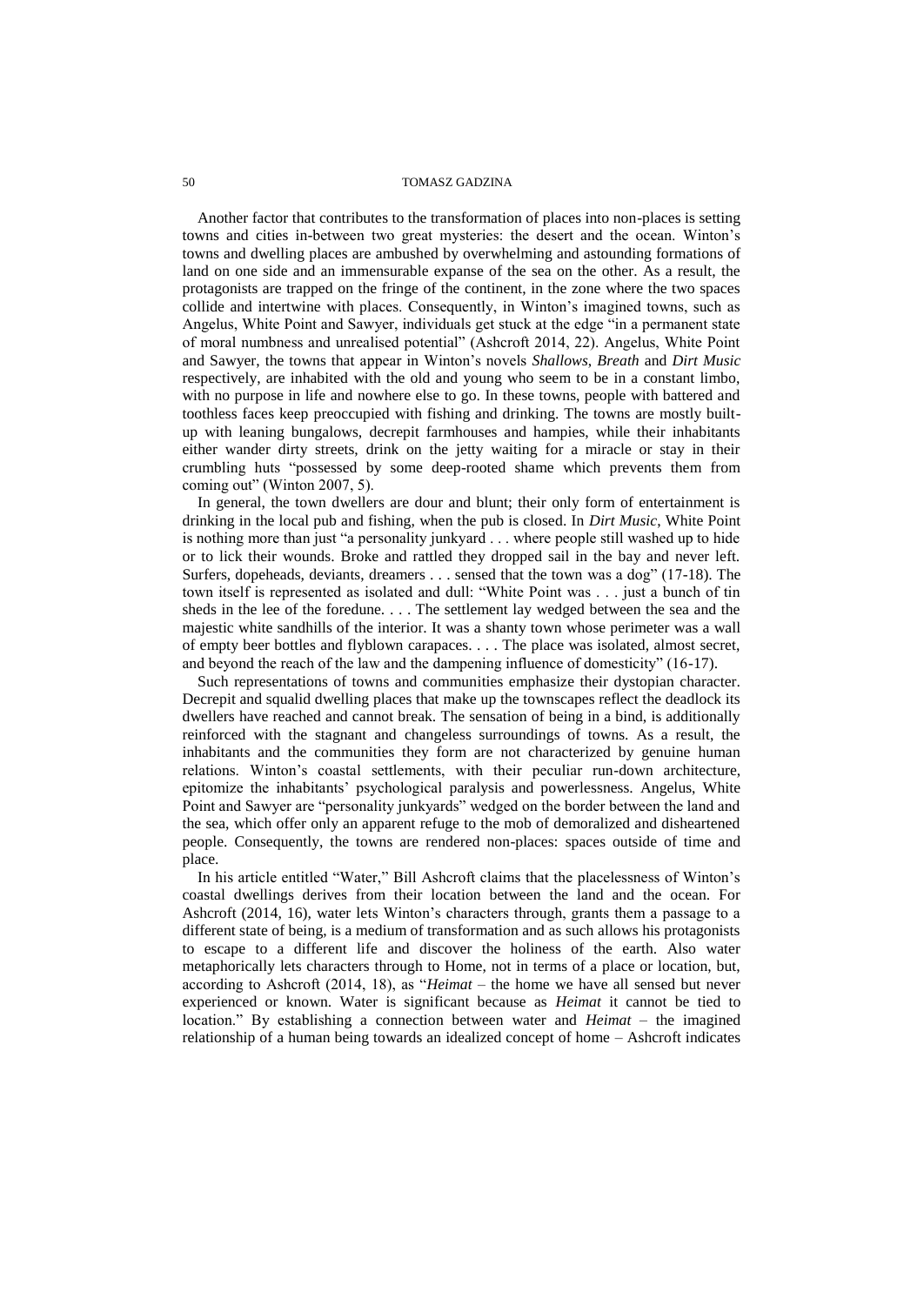the utopian character of water, which is further emphasized in Winton's works by its association with timelessness<sup>1</sup>. This however leads to a peculiar ambiguity: on the one hand, water is tangible and accessible in the present but, on the other hand, it is a medium through which characters may experience *Heimat*, which is something anticipated and desired, but never attainable in the present.

This ambiguity has further implications for characters inhabiting towns like Angelus, White Point and Sawyer. In fact, these towns are "a refuge to the habitué of non-places" (Augé 1995, 107), and as non-places they are, first, the opposite to *Heimat* – they are anti-utopias in the sense that they exist but do not contain any organic or genuine community; second, the towns are traps holding their dwellers in limbo – since like nonplaces they bring the present to a standstill and trap the characters in a loop of time; third, they are deceptive: for their proximity to water, the towns offer protagonists a sense of *Heimat* but, because they imprison its dwellers in their dystopian communities, they never realize the promise of Utopia. As a result, Winton's towns tend to be oppressive to protagonists, which contributes to their identity crisis and the experience of the unhomely.

The role of Winton's eager involvement in environmental protection should not be underestimated here. In his earlier novels the main protagonists, such as Jerra Nilsam, Luther Fox and Bruce Pike, could rebuild their identities and feel at home again through their geographical and psychological transgressions, the experience of the land as well as a symbolic purification. However, in his later writing, in *Eyrie* in particular, this opportunity is lost. *Eyrie* illustrates the consequences of economic development and frenetic consumerism. Here the whole region and the environment are devastated and corrupt. Keely's boat ride up the Swan River into the wild reveals that the swamps he explored to observe endemic birds now reek of miasma, and the marri tree where the birds nested is "more skeleton these days than living tree, a barkless grey column topped by contorted white limbs that towered out across undergrowth, rocks, shadow, water. . . . That tree stood . . . before whitefellas even dreamt of this place. It was here when the river was teeming, when cook-fires and dances stitched the banks into coherent song, proper country. Just to see it was a mental correction, a recalibration" (Winton 2013, 86).

The pollution of the environment in *Eyrie* is equivalent with the transgression of the destructive and toxic activities associated with the economic development of towns and cities onto the entire region. Spaces outside of metropolitan centers, which in his previous works offered redemption and reconciliation, have lost their pristine and unmarred character; the wilderness is perishing and nature is on the verge of extinction. As the passage above suggests, ancient indigenous communities are gone and their vernacular, oral culture destroyed; there is nothing left: no song, no dance, no myth and no trace of the culture that had the power to "stitch the banks" of the river, eliminate gaps and allow transgressions that used to be crucial for Winton's protagonists' "mental correction, a recalibration."

Previously, travels across the country's interior were usually synonymous with protagonists' experience of the sacred. Now, the land – deprived of all symbols of

l

<sup>&</sup>lt;sup>1</sup> For example in "Aquifer," a short story in the collection *The Turning*, water has the capacity to fuse past and present. This is directly stated by the narrator (2004, 53): "When a wave breaks, the water is not moving . . . only the energy is moving, not the water. Perhaps time moves through us and not us through it . . . the past is in us, and not behind us. Things are never over."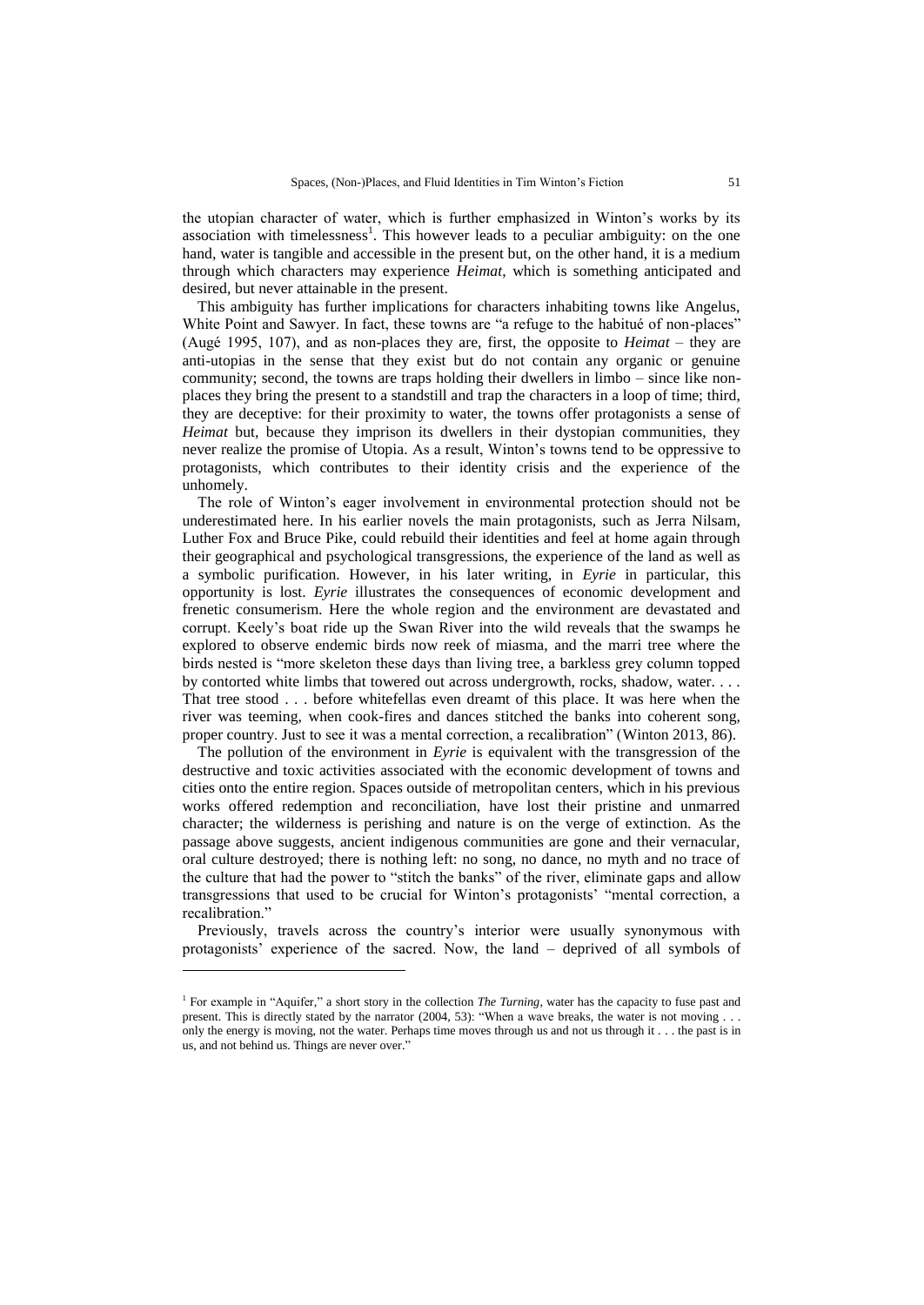continuity – has lost its antique numinous character. The consequences for Keely are tragic since for a character with a shattered sense of home and belonging, the confrontation with and the subsequent acceptance of the unhomely could be a way forward. Once this opportunity is lost, everything else is lost: the promise of Heimat, spiritual and psychological recovery, the opportunity to feel at home again.

In *Eyrie*, Winton seems to suggest that when all kinds of links with the past are erased and haunting grounds cease to haunt, the postcolonial subject's future becomes vague, less predictable and secure than before. This is illustrated in the novel by Keely's nightmarish but prophetic visions. Although Keely can anticipate the forthcoming events: "He couldn't get past the suspicion of more to come, that something worse was necessary, or at least inevitable" (Winton 2013, 41), he cannot prevent them. Deprived of the possibility to wash his sins away and oppressed by the city, he plunges into alcoholism and suffers from delusions, headaches, memory lapses and amnesia. In the end, Kelly is a psychotic whose mental condition has been forged to a large extent by the oppressive character of the modern non-place. In addition, Keely's apparent death in the final scene of the novel does not provide a decisive ending. Standing over the body of a man Keely associates with himself, the reader is not given a clue on whether his falling from the balcony is just another vision or a fact. Although literary texts usually acquire an open and flexible meaning due to unresolved endings, in Winton's novel, the open ending that results in the destruction of an individual, and by synecdoche, the irremediable destruction of the postcolonial identity, seems to indicate that any postcolonial society that deprives itself of the possibility to reconcile with the past is doomed to fail.

### **6. CONCLUSIONS**

There exists an inseparable bond between Winton's characters and the land. Space and place are central to the psychological and emotional recovery of his protagonists. Winton's multiplication of geographical locales is motivated by the idea that communal and individual identities are constructed and negotiated with relation to landscapes, and because the author seems to believe that Australian genuine character lies in-between the oppositions of the country and the city, the rural and the urban, nature and society. Hence, Winton privileges the natural environment, Australia's history and traditions over the metropolitan culture of the city. Consequently, his characters live on the edge of society and prefer geographical margins to urban centers.

Moreover, Winton's transformation of places into non-places reflects a postmodern assumption that because there are no fixed and distinguishable places in the contemporary world, the notion of identity becomes fluid and uprooted. It should also be pointed out that apart from being geographical units, space and place are cultural products. For example, in *Geographical Imaginations* (1994), Derek Gregory (11) treats space as a product of discursive practices and, as such, for him it is "no longer confined to any one discipline, or even to the specialised vocabularies of the academy; it travels instead through social practices at large and is implicated in myriad topographies of power and knowledge." As a result, cultural geography has become inter- or transdisciplinary, and the question of a relation between identity and place has become the principal focus for postmodern geography. Previously, identity was a historical issue as it was perceived a product of evolution over time. For poststructuralist thought, as Michael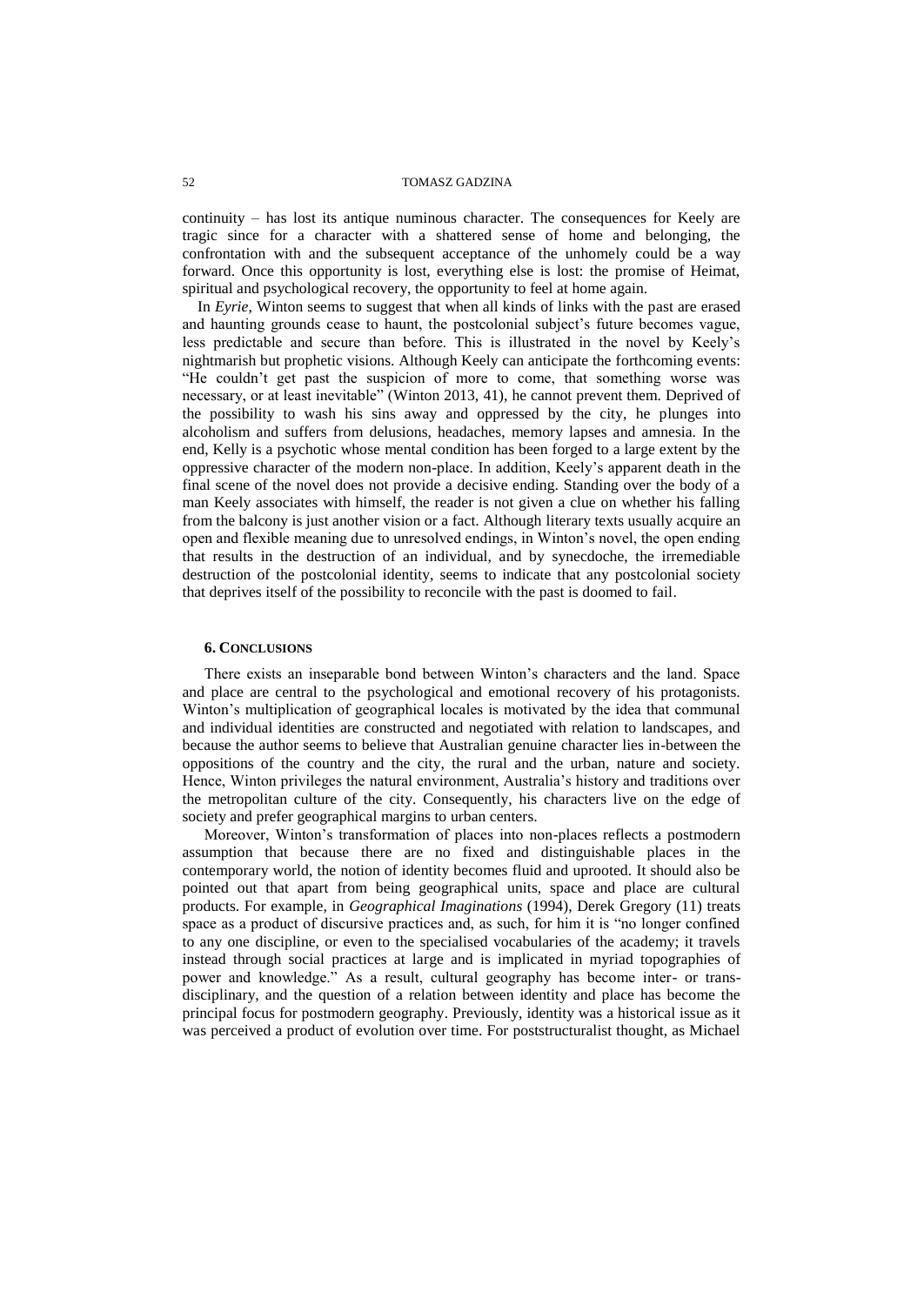Keith and Steve Pile note in *Place and the Politics of Identity* (1993, 28), identity "is always incomplete, always subsumes a lack, perhaps is more readily understood as a process rather than an outcome." Therefore, for Gerry Smyth (2001, 13), identity is no longer a product but a process shaped by spatial factors such as topography, landscape, location and proximity as well as movement within and transgressions beyond these categories. This postmodern thinking about place, space and identity seems concurrent with metaphorical travels across timeless, placeless and numinous universe undertaken by Winton's characters to cope with their rootlessness and fluid identities.

# **REFERENCES**

- Ashcroft, Bill. 2014. "Water." In *Tim Winton: Critical Essays*, edited by Lyn McCredden and Nathanael O'Reilly, 16-48. Crawley, WA: UWA Publishing.
- Augé, Marc. 1995. *Non-Places: Introduction to an Anthropology of Supermodernity*. Translated by John Howe. London: Verso.
- Bachman, Bill. 2001. *Local Colour: Travels in the Other Australia*. Hong Kong: Local Colour.
- Bhabha, Homi. 1990. "DissemiNation: Time, Narrative, and the Margins of the Modern Nation." In *Nation and Narration*, edited by Homi K. Bhabha, 291-322. London: Routledge.
- Gregory, Derek. 1994. *Geographical Imaginations*. Oxford: Wiley-Blackwell.
- Heidegger, Martin. 2001. *Poetry, Language, Thought*. Harper Perennial: New York.
- Keith, Michael, and Steve Pile. 1993. *Place and the Politics of Identity*. London: Routledge.
- Makimoto Tsugio, and David Manners. 1997. *Digital Nomad*. New York: John Wiley & Sons.
- Relph, Edward. 1976. *Place and Placelessness*. London: Pion.
- Smyth, Gerry. 2001. *Space and the Irish Cultural Imagination*. New York: Palgrave.
- Tuan, Yi-Fu. 1976. "Humanistic Geography." In A*nnals of the Association of American Geographers* 66.2: 266–276. Accessed April 14, 2017. doi: 10.1111/j.1467- 8306.1976.tb01089.x
- Tuan, Yi-Fu. 1979. "Space and Place: Humanistic Perspective." In *Philosophy in Geography*, edited by S. Gale and G. Olson, 387-427. The Hague: D. Reidel.
- Urry, John. 2002. *The Tourist Gaze*. 2nd edition. London: Sage.
- Winton, Tim. 1992. *Cloudstreet*. London: Picador.
- Winton, Tim. 2003. *Dirt Music*. London: Picador.
- Winton, Tim. 2004. *The Turning*. Basingstoke: Picador.
- Winton, Tim. 2007. *Shallows*. Camberwell: Penguin.
- Winton, Tim. 2009. *Breath*. Camberwell: Penguin.
- Winton, Tim. 2010. *Land's Edge. A Costal Memoir*. Camberwell: Hamish Hamilton/Penguin.
- Winton, Tim. 2013. *Eyrie*. London: Picador.